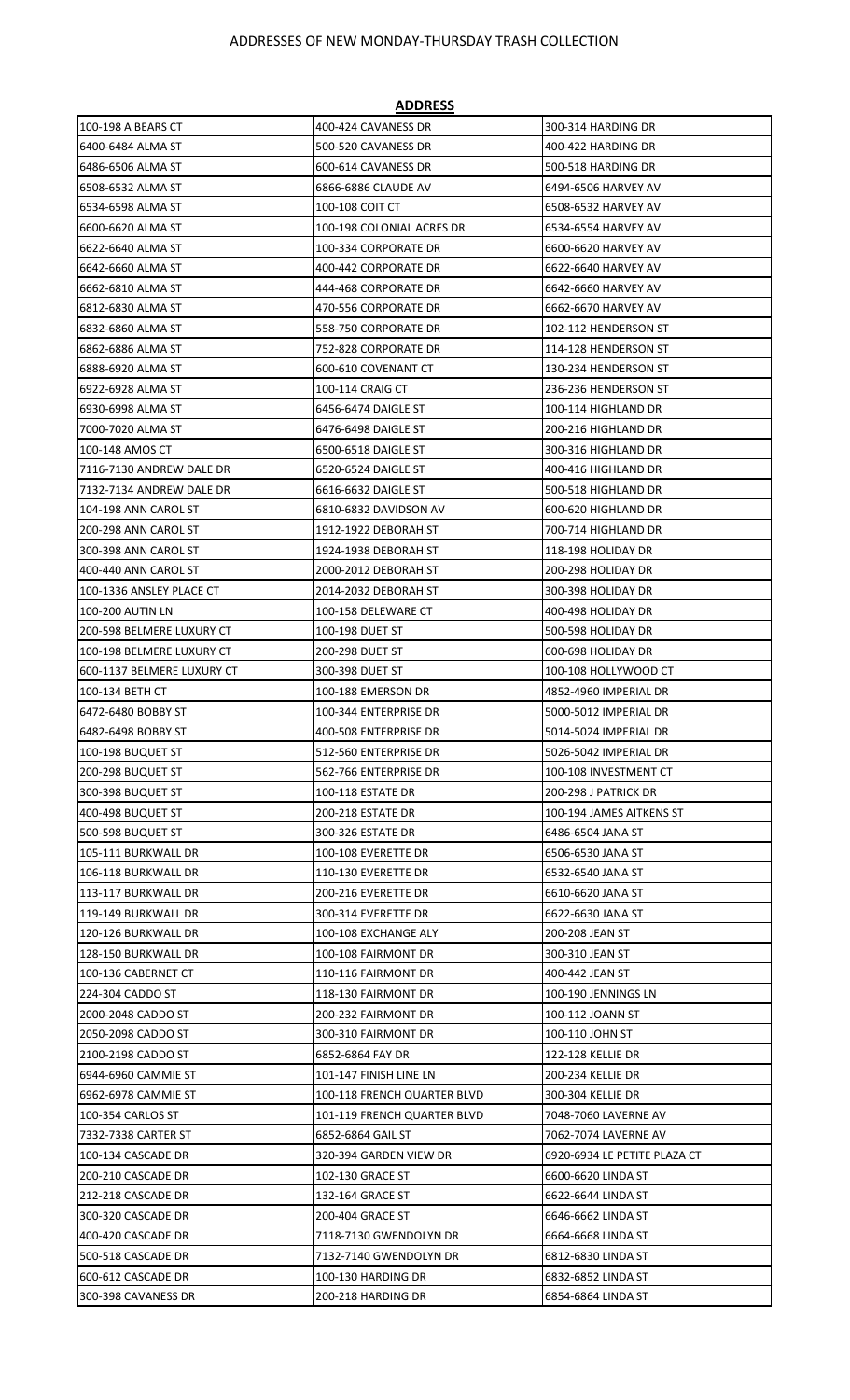| <b>ADDRESS</b>                                             |                                             |                                       |  |  |
|------------------------------------------------------------|---------------------------------------------|---------------------------------------|--|--|
| 6866-6886 LINDA ST                                         | 300-320 NORTH FRENCH QUARTER DR             | 201-225 SAINT CHARLES ST              |  |  |
| 6888-6898 LINDA ST                                         | 400-410 NORTH FRENCH QUARTER DR             | 227-289 SAINT CHARLES ST              |  |  |
| 6480-6500 LISA PARK AV                                     | 500-526 NORTH FRENCH QUARTER DR             | 228-290 SAINT CHARLES ST              |  |  |
| 6502-6524 LISA PARK AV                                     | 104-110 NORTH HOLLYWOOD RD                  | 291-299 SAINT CHARLES ST              |  |  |
| 6526-6600 LISA PARK AV                                     | 112-122 NORTH HOLLYWOOD RD                  | 292-298 SAINT CHARLES ST              |  |  |
| 6602-6622 LISA PARK AV                                     | 124-150 NORTH HOLLYWOOD RD                  | 300-398 SAINT CHARLES ST              |  |  |
| 6624-6642 LISA PARK AV                                     | 152-152 NORTH HOLLYWOOD RD                  | 100-230 SAINT LOUIS ST                |  |  |
| 6644-6662 LISA PARK AV                                     | 154-154 NORTH HOLLYWOOD RD                  | 1500-1798 SAINT LOUIS CANAL RD        |  |  |
| 6664-6670 LISA PARK AV                                     | 156-162 NORTH HOLLYWOOD RD                  | 1800-1804 SAINT LOUIS CANAL RD        |  |  |
| 7430-7440 LOGAN DR                                         | 164-200 NORTH HOLLYWOOD RD                  | 1801-1811 SAINT LOUIS CANAL RD        |  |  |
| 7442-7454 LOGAN DR                                         | 202-248 NORTH HOLLYWOOD RD                  | 1806-1898 SAINT LOUIS CANAL RD        |  |  |
| 1200-212 LOUIS DR                                          | 302-320 NORTH HOLLYWOOD RD                  | 1813-1899 SAINT LOUIS CANAL RD        |  |  |
| 300-316 LOUIS DR                                           | 400-410 NORTH HOLLYWOOD RD                  | 1900-1970 SAINT LOUIS CANAL RD        |  |  |
| 400-424 LOUIS DR                                           | 412-414 NORTH HOLLYWOOD RD                  | 108-362 SAINT PAUL ST                 |  |  |
| 500-518 LOUIS DR                                           | 100-172 NORTH LACARPE CIR                   | 100-198 SAMS CT                       |  |  |
| 600-604 LOUIS DR                                           | 441-463 PADDOCK LN                          | <b>100-134 SATURN CT</b>              |  |  |
| 98-120 LOUIS DR                                            | 7000-7042 PARK AV                           | 100-146 SAXONY DR                     |  |  |
| 100-116 LOWES CT                                           | 7044-7060 PARK AV                           | 8-10 SECURITY BLVD                    |  |  |
| 7000-7056 MAIN ST                                          | 7062-7104 PARK AV                           | 100-198 SHADY ARBORS CIR              |  |  |
| 7058-7086 MAIN ST                                          | 7106-7118 PARK AV                           | 100-120 SISTERS CT                    |  |  |
| 7088-7114 MAIN ST                                          | 7120-7144 PARK AV                           | 200-216 SOUTH FRENCH QUARTER DR       |  |  |
| 7116-7128 MAIN ST                                          | 7146-7154 PARK AV                           | 218-250 SOUTH FRENCH QUARTER DR       |  |  |
| l7130-7138 MAIN ST                                         | 7156-7180 PARK AV                           | 300-320 SOUTH FRENCH QUARTER DR       |  |  |
| 7140-7150 MAIN ST                                          | 7182-7206 PARK AV                           | 400-410 SOUTH FRENCH QUARTER DR       |  |  |
| 7152-7188 MAIN ST                                          | 7208-7298 PARK AV                           | 500-528 SOUTH FRENCH QUARTER DR       |  |  |
| 17190-7210 MAIN ST                                         | 7300-7310 PARK AV                           | 100-190 SOUTH HOLLYWOOD RD            |  |  |
| 7212-7298 MAIN ST                                          | 7312-7338 PARK AV                           | 200-242 SOUTH HOLLYWOOD RD            |  |  |
| 104-108 MALIBOU BLVD                                       | 7340-7358 PARK AV                           | 244-310 SOUTH HOLLYWOOD RD            |  |  |
| 110-128 MALIBOU BLVD                                       | 7360-7362 PARK AV                           | 200-212 SOUTH LACARPE CIR             |  |  |
| 200-216 MALIBOU BLVD                                       | 7364-7384 PARK AV                           | 100-142 SQUARE WOLFE LN               |  |  |
| 300-314 MALIBOU BLVD                                       | 7386-7398 PARK AV                           | 100-100 STADIUM DR                    |  |  |
| 106-298 MARCEL LN                                          | 2-50 PARKWAY CIR                            | 200-200 STADIUM DR                    |  |  |
| 300-310 MARIE DR                                           | 6852-6864 PEACEFUL AV                       | 300-300 STADIUM DR                    |  |  |
| 1500-1646 MARTIN LUTHER KING BLVD                          | 6866-6886 PEACEFUL AV                       | 400-404 STADIUM DR                    |  |  |
| 1700-1756 MARTIN LUTHER KING BLVD<br>6400-6426 MARY KAY LN | 6888-6928 PEACEFUL AV<br>6470-6480 PEGGY ST | 406-408 STADIUM DR<br>100-130 STAR CT |  |  |
| 100-114 MC COLLAM CT                                       | 2-36 PROFESSIONAL DR                        | 1-1 STONES THROW DR                   |  |  |
| 6430-6438 MCCOY ST                                         | 100-134 PROGRESSIVE BLVD                    | 300-382 T LEIGH DR                    |  |  |
| 6440-6456 MCCOY ST                                         | 200-244 PROGRESSIVE BLVD                    | 200-298 T LEIGH DR                    |  |  |
| 6458-6476 MCCOY ST                                         | 300-312 PROGRESSIVE BLVD                    | 400-444 T LEIGH DR                    |  |  |
| 6478-6500 MCCOY ST                                         | 314-340 PROGRESSIVE BLVD                    | 1914-1916 TANYA ST                    |  |  |
| 6503-6516 MCCOY ST                                         | 500-518 QUICKIE DR                          | 2000-2020 TANYA ST                    |  |  |
| 100-128 MID CITY CT                                        | 600-618 QUICKIE DR                          | 102-198 THOMAS BURKWALL ST            |  |  |
| 104-198 MIKE ST                                            | 700-714 QUICKIE DR                          | 7326-7338 TRUDY ST                    |  |  |
| 200-298 MIKE ST                                            | 100-510 RACQUET LN                          | <b>100-198 TUCKER ST</b>              |  |  |
| 300-398 MIKE ST                                            | 100-178 RAINBOW CT                          | 100-116 TWIN CT                       |  |  |
| 400-410 MIKE ST                                            | 100-110 RAMEY RD                            | 1500-1536 VERNA ST                    |  |  |
| 100-144 MONARCH DR                                         | 112-198 RAMEY RD                            | 1538-1604 VERNA ST                    |  |  |
| 146-248 MONARCH DR                                         | 112-128 RICHARD DR                          | 1606-1648 VERNA ST                    |  |  |
| 250-298 MONARCH DR                                         | 200-216 RICHARD DR                          | 1650-1698 VERNA ST                    |  |  |
| 300-320 MONARCH DR                                         | 300-314 RICHARD DR                          | 1700-1722 VERNA ST                    |  |  |
| 322-344 MONARCH DR                                         | 100-198 ROSANNA AV                          | 1724-1728 VERNA ST                    |  |  |
| 346-362 MONARCH DR                                         | 100-298 ROY ST                              | 1824-1830 VERNA ST                    |  |  |
| 364-400 MONARCH DR                                         | 192-200 RUE D IBERVILLE                     | 1832-1856 VERNA ST                    |  |  |
| 100-200 MOSS LN                                            | 193-199 RUE D IBERVILLE                     | 2100-2198 VERNA ST                    |  |  |
| 100-130 NEPTUNE CT                                         | 201-223 RUE D IBERVILLE                     | 2200-2298 VERNA ST                    |  |  |
| 906-970 NINTH ST                                           | 202-224 RUE D IBERVILLE                     | 2300-2302 VERNA ST                    |  |  |
| 972-998 NINTH ST                                           | 100-132 RUFUS CT                            | 2304-2398 VERNA ST                    |  |  |
| 900-904 NINTH ST                                           | 100-104 SAINT CHARLES ST                    | 1900-1948 VERNA WOOD ST               |  |  |
| 200-252 NORTH FRENCH QUARTER DR                            | 200-226 SAINT CHARLES ST                    | 1950-1998 VERNA WOOD ST               |  |  |